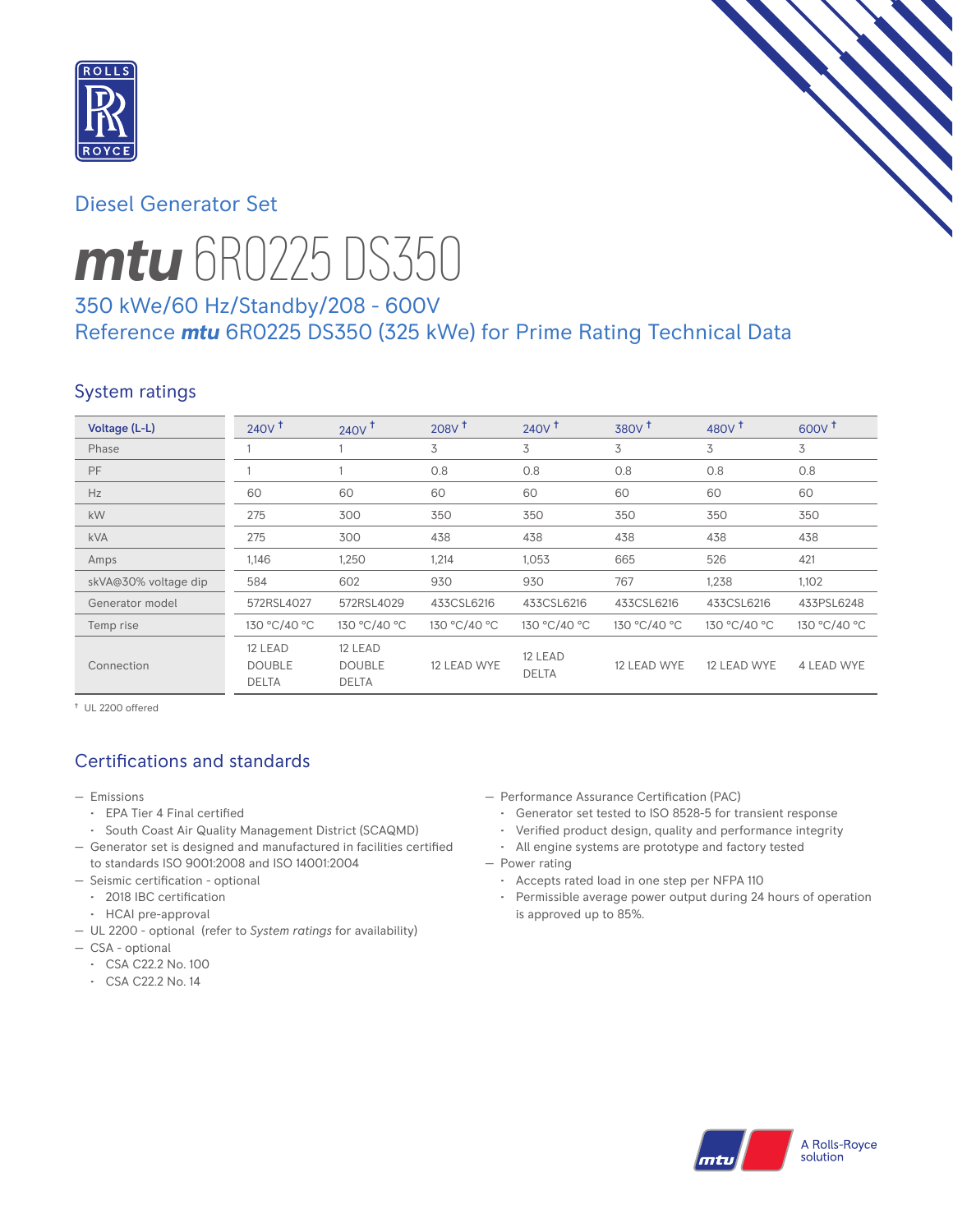## Standard features \*

- Single source supplier
- Global product support
- Two (2) Year/3,000 Hour Basic Limited Warranty
- 6135HFG06 diesel engine
	- 13.5 liter displacement
	- Common rail fuel injection
	- 4-cycle
- Engine-generator resilient mounted
- Complete range of accessories
- Cooling system
- Integral set-mounted
	- Engine-driven fan

## Standard equipment \*

#### Engine

- Air cleaner
- Oil pump
- Oil drain extension and shut-off valve
- Full flow oil filters
- Open crankcase ventilation
- Jacket water pump
- Thermostats
- Blower fan and fan drive
- Radiator unit mounted
- Electric starting motor 24V
- Governor electronic isochronous
- Base formed steel
- SAE flywheel and bell housing
- Charging alternator 24V
- Battery rack and cables
- Flexible fuel connectors
- Flexible exhaust connection
- EPA certified engine

### **Generator**

- NEMA MG1, IEEE, and ANSI standards compliance for temperature rise and motor starting
- Sustained short circuit current of up to 300% of the rated current for up to 10 seconds
- Self-ventilated and drip-proof
- Superior voltage waveform
- Digital, solid state, volts-per-hertz regulator
- Brushless alternator with brushless pilot exciter
- 4 pole, rotating field
- 130 °C maximum standby temperature rise
- 1-bearing, sealed
- Flexible coupling
- Full amortisseur windings
- 125% rotor balancing
- 3-phase voltage sensing
- $\pm$  0.25% voltage regulation (570 frame) no load to full load
- $\pm$  1% voltage regulation (430 frame) no load to full load
- 100% of rated load one step
- 5% maximum total harmonic distortion
- Generator
	- Brushless, rotating field generator
	- 2/3 pitch windings
	- 300% short circuit capability with Permanent Magnet Generator (PMG)
		- ◊ PMG standard for 570 frame and larger
		- ◊ PMG optional for 430 frame and smaller
- Digital control panel(s)
	- UL recognized, CSA certified, NFPA 110
	- Complete system metering
	- LCD display

### Digital control panel(s)

- Digital metering
- Engine parameters
- Generator protection functions
- Engine protection
- CANBus ECU communications
- Windows®-based software
- Multilingual capability
- Communications to remote annunciator
- Programmable input and output contacts
- UL recognized, CSA certified, CE approved
- Event recording
- IP 54 front panel rating with integrated gasket
- NFPA 110 compatible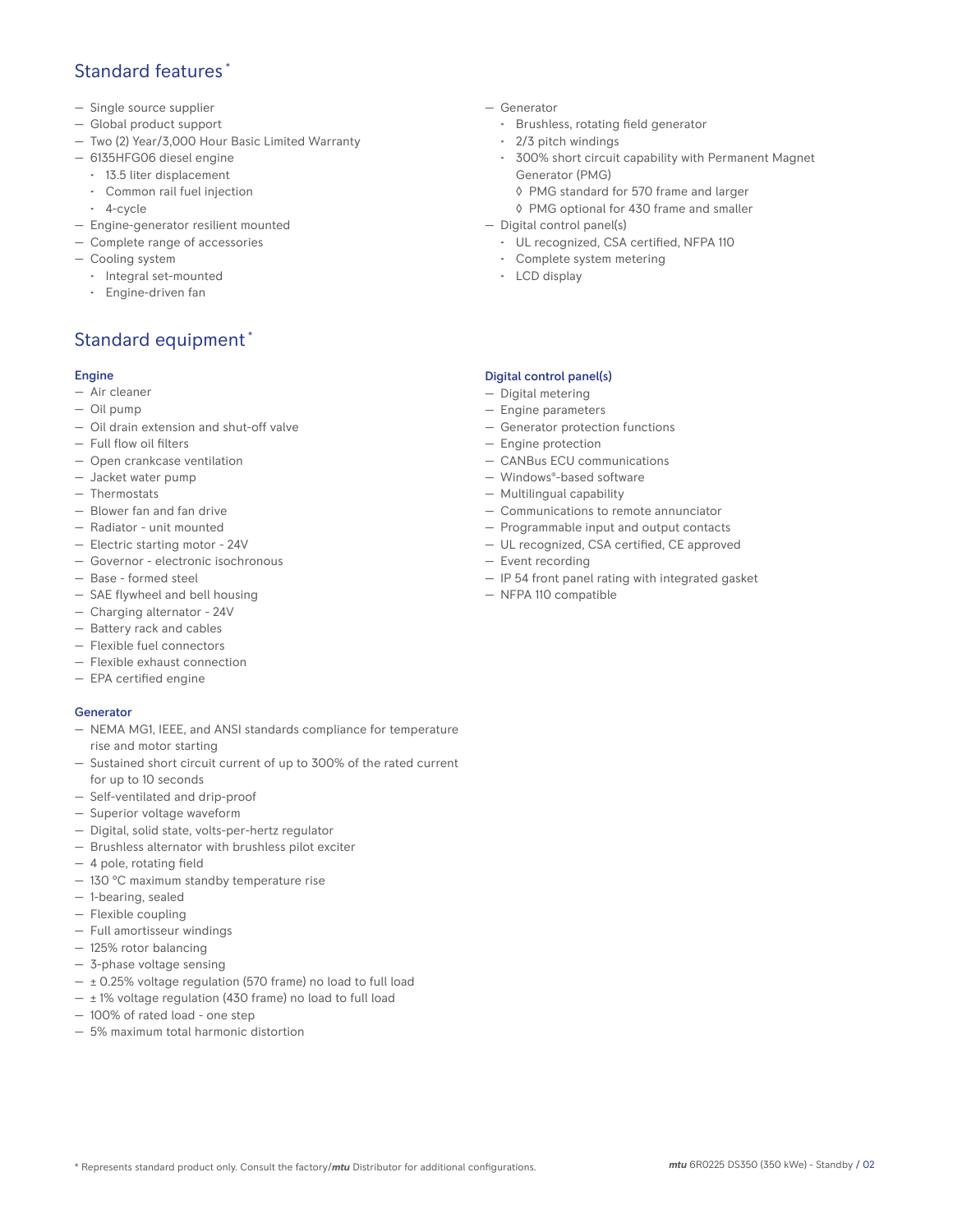# Application data

#### Engine

| Manufacturer                | John Deere  |
|-----------------------------|-------------|
| Model                       | 6135HFG06   |
| Type                        | 4-cycle     |
| Arrangement                 | 6-inline    |
| Displacement: $L (in3)$     | 13.5 (824)  |
| Bore: cm (in)               | 13.2(5.2)   |
| Stroke: cm (in)             | 16.5(6.5)   |
| Compression ratio           | 15.3:1      |
| Rated rpm                   | 1,800       |
| Engine governor             | <b>JDEC</b> |
| Maximum power: kWm (bhp)    | 473 (634)   |
| Steady state frequency band | ± 0.25%     |
| Air cleaner                 | dry         |
|                             |             |
|                             |             |

## Liquid capacity

| Total oil system: L (gal)             | 48 (12.7)   |
|---------------------------------------|-------------|
| Engine jacket water capacity: L (gal) | 25(6.6)     |
| System coolant capacity: L (gal)      | 67.3 (17.8) |

#### Electrical

| Electric volts DC                                            | 24  |
|--------------------------------------------------------------|-----|
| Cold cranking amps under -17.8 $^{\circ}$ C (O $^{\circ}$ F) | 950 |
| Batteries: group size                                        | 31  |
| Batteries: quantity                                          |     |
|                                                              |     |

#### Fuel system

| Fuel supply connection size    | $-10$ JIC 37 $\degree$ female |
|--------------------------------|-------------------------------|
| Fuel return Connection size    | $-6$ JIC 37 $^{\circ}$ female |
| Maximum fuel Lift: m (ft)      | 2.4(7.9)                      |
| Recommended fuel               | diesel #2                     |
| Total fuel flow: L/hr (gal/hr) | 213.8 (56.48)                 |
|                                |                               |

#### Fuel consumption

| uut uundunpuun<br>At 100% of power rating: L/hr (gal/hr)<br>At 75% of power rating: L/hr (gal/hr)<br>At 50% of power rating: L/hr (gal/hr)                                                                                                                                                                                                                                      | 115.8(30.6)<br>85 (22.5)<br>58.4 (15.4)                                                           |
|---------------------------------------------------------------------------------------------------------------------------------------------------------------------------------------------------------------------------------------------------------------------------------------------------------------------------------------------------------------------------------|---------------------------------------------------------------------------------------------------|
| <b>DEF</b> consumption<br>At 100% of power rating: L/hr (gal/hr)<br>At 75% of power rating: L/hr (gal/hr)<br>At 50% of power rating: L/hr (gal/hr)                                                                                                                                                                                                                              | 3.59(0.95)<br>2.55(0.67)<br>1.69(0.45)                                                            |
| Cooling - radiator system<br>Ambient capacity of radiator: °C (°F)<br>Maximum restriction of cooling air: intake<br>and discharge side of radiator: kPa (in. H <sub>2</sub> O)<br>Water pump capacity: L/min (gpm)<br>Heat rejection to coolant: kW (BTUM)<br>Heat rejection to air to air: kW (BTUM)<br>Heat radiated to ambient: kW (BTUM)<br>Fan power: kW (hp) <sup>+</sup> | 50 (122)<br>0.124(0.5)<br>727 (192)<br>279 (15,881)<br>144 (8,196)<br>48.1 (2,735)<br>19.9 (26.7) |
| <sup>†</sup> Open power unit                                                                                                                                                                                                                                                                                                                                                    |                                                                                                   |
| Air requirements<br>Aspirating: *m <sup>3</sup> /min (SCFM)<br>Air flow required for radiator<br>cooled unit: *m <sup>3</sup> /min (SCFM) <sup>+</sup><br>Remote cooled applications; air flow required for                                                                                                                                                                     | 36 (1,271)<br>669.9 (23,658)                                                                      |
| dissipation of radiated generator set heat for a<br>maximum of 25 °F rise: *m <sup>3</sup> /min (SCFM)<br>* Air density = $1.184$ kg/m <sup>3</sup> (0.0739 lbm/ft <sup>3</sup> )                                                                                                                                                                                               | N/A                                                                                               |
| <sup>†</sup> Open power unit<br><b>Exhaust system</b><br>Gas temperature (stack): °C (°F)                                                                                                                                                                                                                                                                                       | 527 (981)                                                                                         |
| Maximum gas temperature during regeneration <sup>, o</sup> C (°F)                                                                                                                                                                                                                                                                                                               | 727 (1.341)                                                                                       |

| Gas temperature (stack): °C (°F)                                              | 527 (981)   |
|-------------------------------------------------------------------------------|-------------|
| Maximum gas temperature during regeneration: <sup>o</sup> C ( <sup>o</sup> F) | 727 (1.341) |
| Gas volume at stack temperature: m <sup>3</sup> /min (CFM)                    | 60 (2.119)  |
| Maximum allowable back pressure at                                            |             |
| outlet of aftertreatment: kPa (in. H.O)                                       | 2.6(10.5)   |